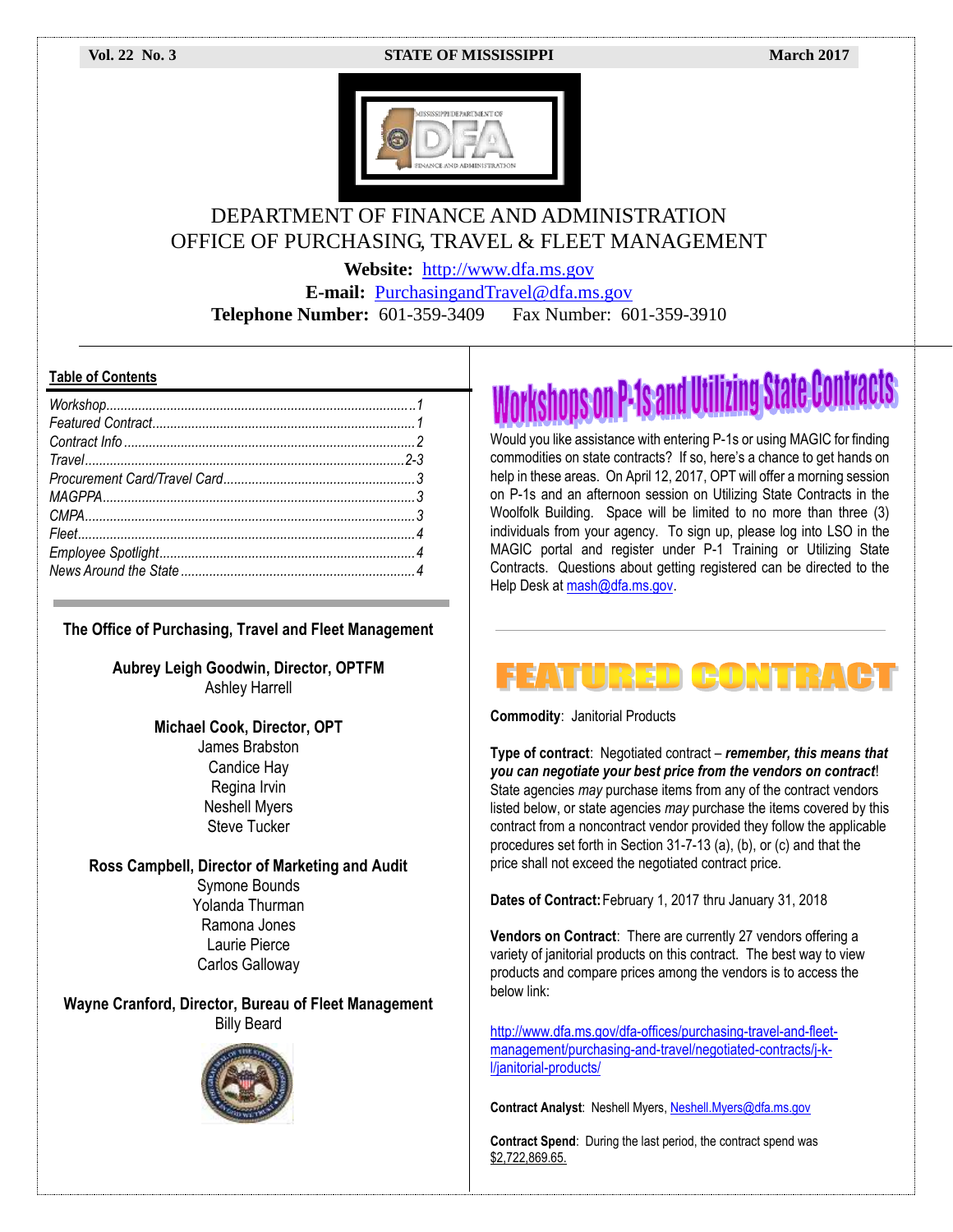# NT 34 ET

#### **ATTENTION – Updated Rental Agreement Form**

When entering into any rental of contract equipment under the purview of OPTFM, agencies are required to use the *Generic Rental Agreement Form* that is posted on OPTFM's website.

OPTFM has revised the form that was dated *July 2015* and replaced it with an updated Rental Agreement Form that is dated *February 2017*. The new form is now posted on the website and must be used for all equipment rentals effective immediately. **A line has been added to "Exhibit A" to list the Statewide Contract number. Please discard from your file all copies of the Rental Agreement dated July 2015.**

Remember that this is the only form that agencies should sign when entering into a rental agreement for copiers and mailing equipment. All copier and mailing equipment manufacturers have received the new form; however, it is the agency's responsibility to ensure that they are signing the correct rental agreement form dated *February 2017* when it is presented to them by a copier and mailing equipment manufacturer.

If you have any questions, please contact Regina Irvin at [Regina.Irvin@dfa.ms.gov.](mailto:Michael.Cook@dfa.ms.gov)

#### **Travel**



#### **Conference Time**

It's that time of the year again. Spring and summer conferences seem to be what's in season in the travel world. The information below should be useful as state travelers head here and there traveling on official state business.

#### **In-State/Out-Of-State/International Conferences**

Section 25-1-83 of the Mississippi Code requires prior written approval from the department head for employee attendance at any convention, association or meeting in order for expenses to be reimbursed. Such reimbursed expenses must then be annually reported to the Legislature.

#### **Conference Airlines**

Check conference materials to see if special airline discounts are offered. When a special airline discount rate is offered and conferees are instructed to go directly to an airline or a specific travel agency to obtain the discount fare, all fare and file number information may be given to a state contract travel agency. They will then attempt to obtain the conference rate, or lower rate, for the employee. Any time a lesser rate is obtained, an eWaiver is *not* required.

#### **Conference Hotels**

When hotel rooms are blocked for a conference, seminar, etc., and a special discounted hotel rate provided, the employee should go through the conference housing bureau or directly to the hotel to obtain lodging. The state contract travel agencies will not make reservations for conference hotels. A copy of the conference literature showing the conference hotel and rate or the registration form which often includes the housing reservation must be attached to the Travel Voucher in order to be reimbursed. A memo from the employee is acceptable if there are no rates listed on the brochure.

Reimbursement to employees for hotels guaranteed prior to completion of travel can be authorized using the PTE (Prior to Trip Expense) referenced in Section 104.B. of the State Travel Policy Rules & Regulations.

**Travel Tip:** Be sure to check the cancellation policy. Hotel charges will not be reimbursed if the employee is negligent in canceling reservations in accordance with the hotel's policy.

Reservations should be made as soon as possible to guarantee stay in a conference hotel. An eWaiver request form (posted on the OPTFM Travel website at: [http://www.dfa.ms.gov/dfa-offices/purchasing-travel-and](http://www.dfa.ms.gov/dfa-offices/purchasing-travel-and-fleet-management/purchasing-and-travel/travel/)[fleet-management/purchasing-and-travel/travel/\)](http://www.dfa.ms.gov/dfa-offices/purchasing-travel-and-fleet-management/purchasing-and-travel/travel/) is required for any lodging reimbursement greater than the conference rate or when an employee stays somewhere other than the conference hotel and shall be attached to the Travel Voucher for reimbursement. Sufficient justification is required to obtain approval on the eWaiver.

**Note:** Governing Authorities, School Districts and Universities using the Travel Card Program will follow their own procedures for eWaivers and travel advances/PTEs.

#### **Conference Meals**

Meals shall not be claimed as a separate item of expense on the Travel Voucher when included in the conference registration fee. If special circumstances exist, for example, a food allergy prohibiting one from eating the meal provided, an exception will be made if noted by the employee and signed by the Agency Head or designee and reimbursement will be provided for that meal.

Fees charged for attending the official meetings of a convention or seminar where the meeting includes an additional meal cost not included in the registration fee which causes the employee to exceed the daily maximum meal allowance will be reimbursed if supported by an itemized receipt from convention officials.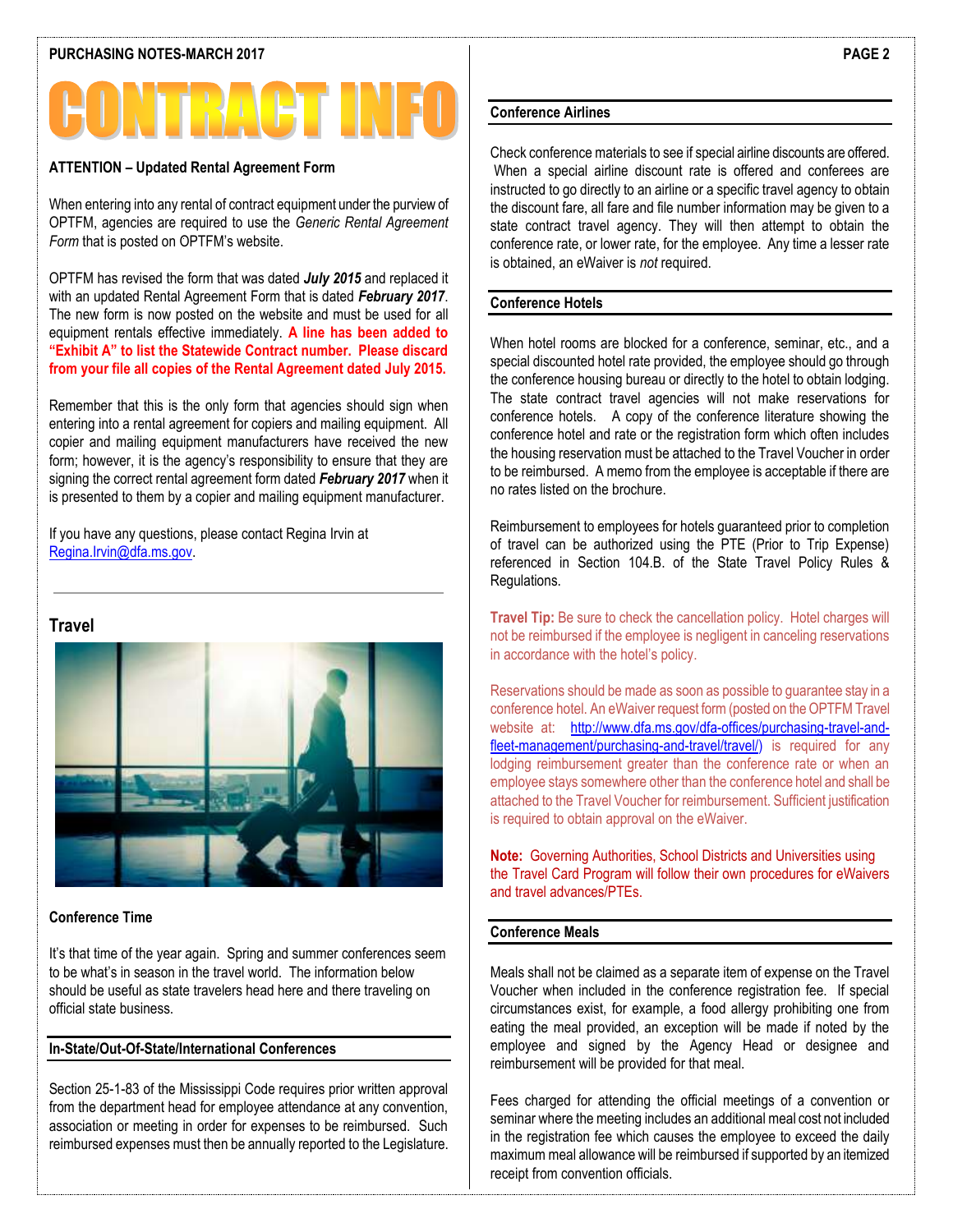#### **PURCHASING NOTES-MARCH 2017**

Alcoholic beverages are not reimbursable.

The meal reimbursement rate shall be paid at the rate for the conference city location.

**Travel Tip:** Example: If the conference is in Tupelo, MS but you stay in Memphis, TN, you will be reimbursed the maximum daily rate for Tupelo, MS.

**Note:** Meals, alcohol, room service, etc., are not authorized to be charged on the Travel Card.

#### **Travel Routing**

Whether by public transportation, privately-owned vehicle, state-owned vehicle, etc., reimbursement will be made for the most direct practical route. The least expensive and most practical method of transportation should be used.

Business travel and vacation/personal leave may be combined when all of the following conditions are met:

- The primary purpose of the trip is official state business;
- The employee uses his approved leave for the personal part of the trip;
- The state agency incurs no expenses beyond what it would have incurred had there been no personal travel involved in the trip. (If the employee would normally be expected to arrive the day before, or remain in the area of official business overnight and return the following morning, and does so, expenses for either/both night(s) and the appropriate meals will be allowed.);
- The contract travel agency should be advised that the business part of the ticket will be billed to the state and the personal travel part to the employee's personal credit card at the time the transportation reservations are made; and,
- Your agency head approves and signs off on it.

**Note:** Business related airfare combined with personal airfare is an unauthorized expense when using the Travel Card.

#### **Disputed Charges - Procurement and/or Travel Card**

When using a state issued Procurement and/or Travel Card, there are several controls put in place to ensure that card numbers and other confidential information is not compromised. However, these things do still happen and charges on statements still appear from time to time that were not made by the cardholder. In an instance of which a cardholder would like to dispute a non-approved charge on a monthly statement, the following actions should take place:

- 1. Make a copy of the disputed charge on the statement
- 2. If the information is available, call the vendor to see if there is a possibility of reversing that charge to the entity
- 3. If a charge reversal is not possible, fill out a dispute form found at:

[http://www.dfa.ms.gov/media/3112/umbvisapurchasingcarddis](http://www.dfa.ms.gov/media/3112/umbvisapurchasingcarddisputeform.pdf) [puteform.pdf](http://www.dfa.ms.gov/media/3112/umbvisapurchasingcarddisputeform.pdf)

- 4. Send form to Program Administrator at [Symone.Bounds@dfa.ms.gov](mailto:Symone.Bounds@dfa.ms.gov)
- 5. After all proper paper work has been filed with the Bank from the program administrator, the Bank will contact the agency disputing the charge
- 6. Complete any other paperwork or steps as instructed by the bank

After all the steps have been followed, the entity should see a credit to their account if the account was paid in full or the charge should roll off account after 2 billing cycles. Whenever a charge has been disputed, the Bank will automatically shut down that card and re-issue the cardholder a new card with a new card number. Please remember to send the program administrator an account closure form for the old account and an account set up form with the new card information in the proper fields. If you have any questions about this process, please do not hesitate to contact OPTFM at 601-359-3409 or Symone Bounds at [Symone.bounds@dfa.ms.gov.](mailto:Symone.bounds@dfa.ms.gov) 

### ed da Ne

March Purchasing Month Celebration will be held on March 15, 2017 in Room 145 of the Woolfolk Building. Guest speaker will be Mr. Tom Hood, Executive Director of the Mississippi Ethics Commission. Lunch will be provided. The Legislative Reception will be held beginning at Noon at the Capitol. Registration is now open at [www.magppa.org.](http://www.magppa.org/)



#### **2017 Class Schedule**

| <b>Dates</b>      | Location                       |
|-------------------|--------------------------------|
| March 28-30, 2017 | <b>Woolfolk Annex Building</b> |
| May 9-11, 2017    | <b>Woolfolk Annex Building</b> |
| July 11-13, 2017  | <b>Woolfolk Annex Building</b> |